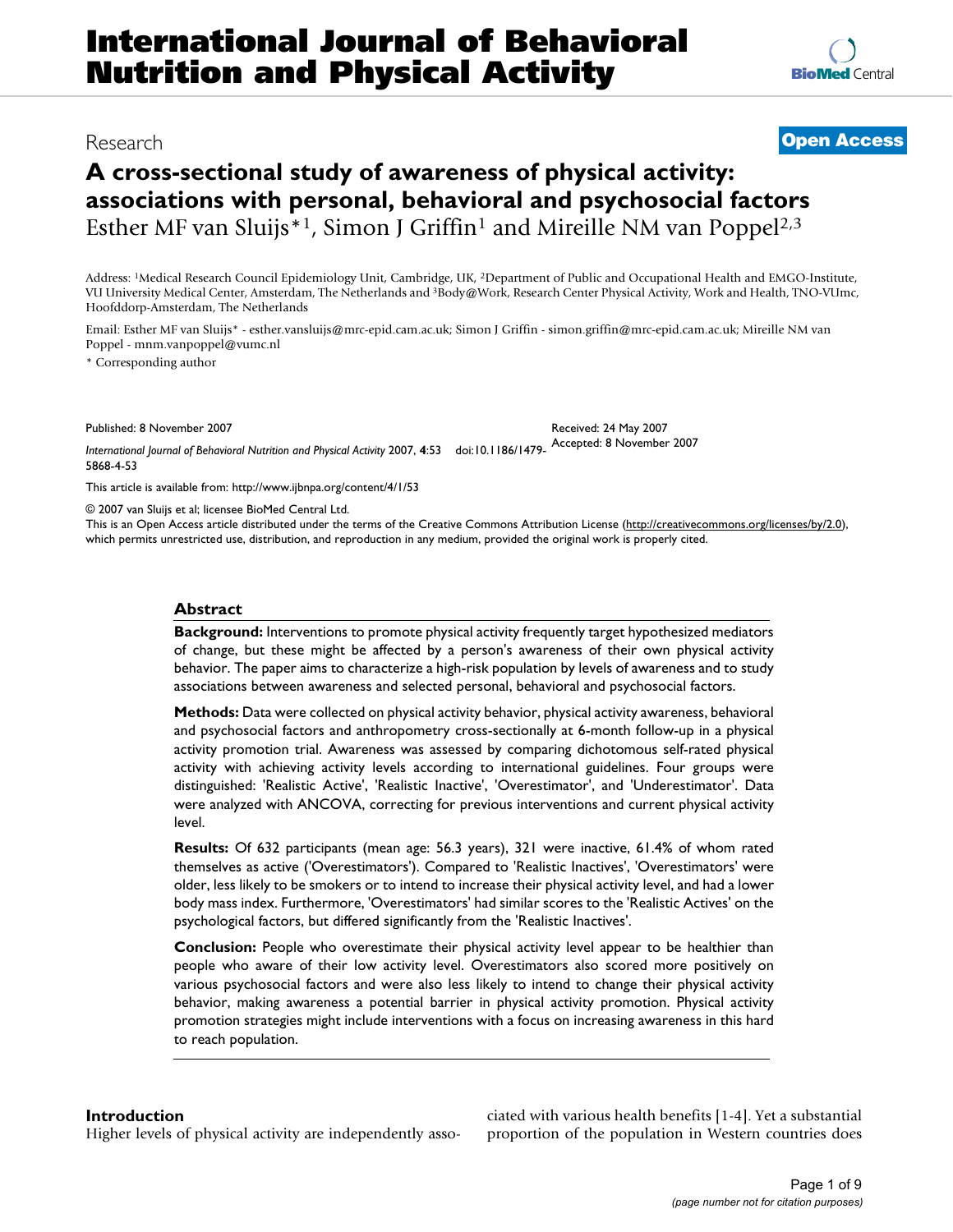not meet current international guidelines (i.e. engaging in moderate intensity physical activity for at least 30 minutes a day on 5 or more days of the week) [5-9]. Increasing population levels of activity therefore continues to be a major public health challenge [10]. Despite major advancements in the field, recent literature reviews on physical activity promotion suggest that there is only limited evidence for a moderately positive effect on physical activity levels and an absence of evidence for sustained changes [11-13]. There remains uncertainty about why many of these interventions are ineffective. Recent publications have started to identify groups for whom interventions might be more successful [14] and the major barriers people to behavior change. One under-explored barrier to change might be individual's lack of awareness of their own inactive lifestyle.

# *Awareness of health behavior*

Intention or motivation to change is one of the most important predictors of behavior change according to most of the commonly applied theoretical models [15- 17]. However, whether a person intends to change his/her behavior depends A) on the belief that a change in behavior will reduce health risks and B) on the extent to which a person perceives their own behavior as 'unhealthy' [18]. For health behaviors that are clearly defined, often dichotomous behaviors such as seat belt or condom use and smoking, awareness may be a less important issue than it is for more complex health behaviors such as physical activity and diet. Studies of both fruit and vegetable intake and dietary fat intake have shown that discrepancies exist between measured and subjectively perceived consumption, especially among unhealthy individuals [19-21]. This lack of awareness also impacts on the predictive value of psychological models of behavior change, as misconception of one's own fruit and vegetable consumption has been shown to decrease the predictive value of the Theory of Planned Behavior [22].

# *Awareness and physical activity behavior*

Physical activity is a complex, multi-dimensional behavior and is therefore difficult to assess. It takes place in a variety of different domains; in transportation, domestic life, occupation, and recreation and is spread out over the whole day and over several days of the week. This makes evaluating the adequacy of one's own physical activity level difficult, as it requires people to reduce this complex behavior into one global index, increasing the likelihood of misclassifications. In public health research to date, awareness of physical activity levels has received little attention. Two previously published studies have reported that 57 to 67% of the general population are realistic about their physical activity level [23,24]. The studies also showed that 18 to 36% of the population overestimates their level of physical activity, which represents 48 to 61%

of the currently inactive population. These unrealistic optimists (or overestimators) were on average younger and less educated than the realistic actives [25] and had a lower body mass index (BMI) than the people who were realistic about their inactive lifestyle [24]. They were also less likely to intend to increase their activity level [23,25], possibly because they saw no personal relevance in the threat of physical inactivity [18].

A lack of awareness of one's own activity level may therefore have important implications. First, it might act as a barrier to behavior change as it may result in people not seeing the need to change and hence being unaffected by public health messages concerning physical activity [18]. Second, it might also result in inactive people being overlooked or neglected in health promotion efforts as these commonly target self-rated inactive populations.

The two previous studies on this topic both included generally healthy populations. It is therefore unclear whether this lack of awareness also exists within an identified highrisk population. It might be argued that people who have been identified with a lifestyle-related disorder have different perceptions of their own behavior. It is known that a disease diagnosis makes thoughts about possible causes more salient, [26] potentially making overestimation of health behavior less likely. The data used for the analyses presented in this paper were drawn from a physical activity promotion trial including a high-risk population from general practice. Evidence from the process evaluation of this trial indicated that physical activity overestimation was one of the major barriers for general practitioners in their counseling [27]. Moreover, it was also shown that the measurements conducted as part of this trial had an impact on level of awareness of physical activity [28]. These results indicate that awareness of physical activity level is also of relevance to high-risk populations. In order to identify individuals who are unaware of their low levels of physical activity and how best to target them with health promotion interventions, there is a need to improve understanding of the personal, behavioral and psychosocial factors associated with awareness of physical activity behavior in high-risk individuals.

The aim of the current paper is therefore to study awareness of physical activity behavior in a high-risk population recruited from general practice. Individuals will be characterized according to their level of awareness and associations between awareness and personal, behavioral and psychosocial factors will be studied.

# **Methods**

# *Study design and recruitment*

This paper presents analyses of cross-sectional data collected six months after the baseline measurement of par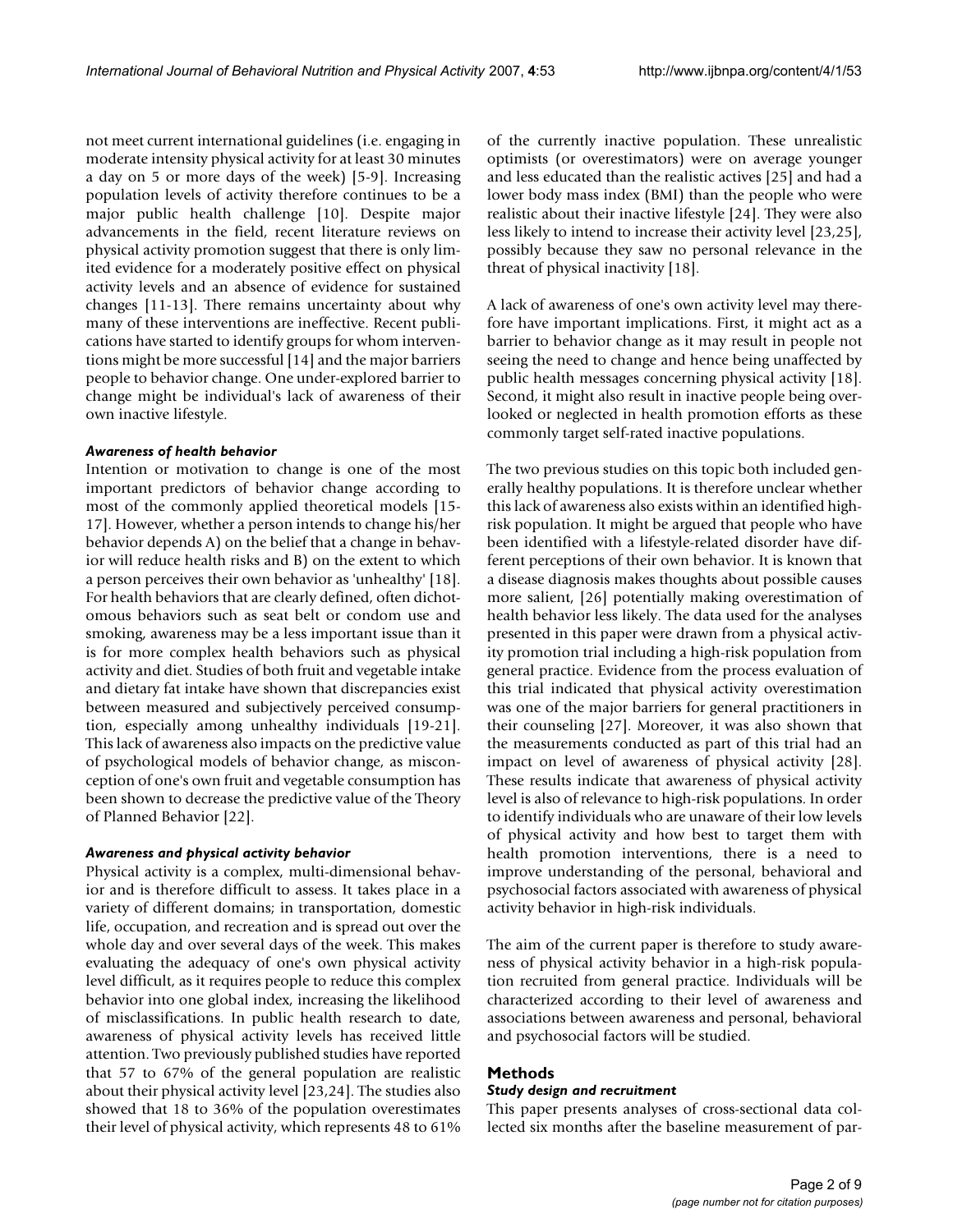ticipants in a randomized controlled trial of physical activity promotion in general practice (evaluation of Physician-based Assessment and Counseling for Exercise (PACE) intervention) [29]. A Solomon four-group design using a phased double randomization was applied in the study. First, block randomization to a physical activity intervention condition or control condition was performed at general practice-level. Next, to be able to assess a possible measurement effect, individual patients were randomized within general practices [28]. Half was randomized to a group participating in the baseline and 8 week follow-up measurement, the other half was not measured at these time points. All participants took part in the assessment six months after baseline and to increase the power of the analyses, this data set was used for the current analyses. Awareness is defined as the agreement between self-rated and self-reported activity according to the current guidelines [23]. Data were collected using questionnaires and research assistants measured basic anthropometry. The Medical Ethical Committee of the VU University Medical Center in Amsterdam, The Netherlands, approved the study protocol.

Participants were recruited from twenty-nine general practices, located throughout the Netherlands. The general practitioner (GP) identified a target population meeting the following inclusion criteria: (a) being diagnosed with hypertension and/or hypercholesterolemia and/or type 2 diabetes mellitus (T2DM), (b) aged between 18 and 70 years, (c) able to be at least moderately physically active, and (d) not being in the maintenance stage of the stages of change for regular physical activity. [17] The research team subsequently randomly selected a maximum of 90 patients per practice who each received an invitation letter from their GP and a leaflet with more detailed study information. To express willingness to participate, and to check eligibility, patients were asked to return a freepost replycard on which they indicated the average number of days on which they spent at least 30 minutes in moderate-tovigorous physical activity in the past six months. A total of 717 participants attended a baseline visit with their general practitioner and were included in the study, all providing written informed consent.

# *Measurements*

All study participants were invited for the outcome assessment six months after their first visit to their general practitioner (data collected between March 2002 and January 2003). They received a postal questionnaire together with a letter inviting them to visit their general practice at a fixed period during which research assistants undertook measurements of height, weight and waist circumference using standardized methods. Participants not attending this measurement session were encouraged to return their completed questionnaire by mail and provide selfreported height, weight and waist circumference. Fiftynine participants provided self-reported anthropometry. Analyses with independent samples t-tests did not show differences between the values for this group and the group measured by the research team (*p*-values ranging from 0.44 to 0.99), and so all participants were included in the analyses.

# *Dependent variable – Awareness of physical activity level*

Two measures were used to assess participants' awareness of physical activity. First, to assess self-rated physical activity, participants were asked to agree or disagree (dichotomous) with the statement 'I am currently regularly physically active'. Regular physical activity was defined as performing physical activity that makes you sweat and breathe harder for at least 30 minutes a day on five or more days of the week (i.e. ACSM/CDC guideline for regular physical activity) [5]. Second, the previously validated Short QUestionnaire to ASsess Health-enhancing physical activity (SQUASH-questionnaire) [30] was used to determine whether the participant was meeting the ACSM/CDC-guideline for regular physical activity. Subsequently, self-rated and self-reported physical activity level were grouped in a  $2 \times 2$ -table, creating four groups for level of awareness: Realistic Inactives, Realistic Actives, Overestimators, and Underestimators (see Figure 1).

#### *Independent variables*

Questionnaires were used to assess age, highest level of education, current work or educational status, smoking status and level of physical activity, using number of minutes spent on at least moderate intensity physical activity  $(\geq 4 \text{ MET})$  as assessed with the SQUASH-questionnaire. Previously validated and extensively used 5-point Likert scale questionnaires were used to assess summary scores for the following psychosocial factors hypothesized to mediate the effect of physical activity interventions [31]: self-efficacy in two domains: making time for exercise and resisting relapse [32], perceived barriers to physical activity [33], perceived benefits of physical activity [33] and cognitive and behavioral processes of change [34]. Intention to change physical activity behavior in the short (i.e. one month) or long (i.e. six months) term, was measured using the following statement with a dichotomous outcome (yes/no): 'I intend to increase my level of physical activity in the next month/6 months' [34].

# *Analyses*

To test for overall differences between the four groups defined by awareness, Chi Square tests were applied for dichotomous and categorical variables (intention, smoking status, gender, level of education and work status) and Analyses of CoVariance (ANCOVA) was used for continuous data. Randomization to the two intervention conditions were included as covariates in the ANCOVAs, as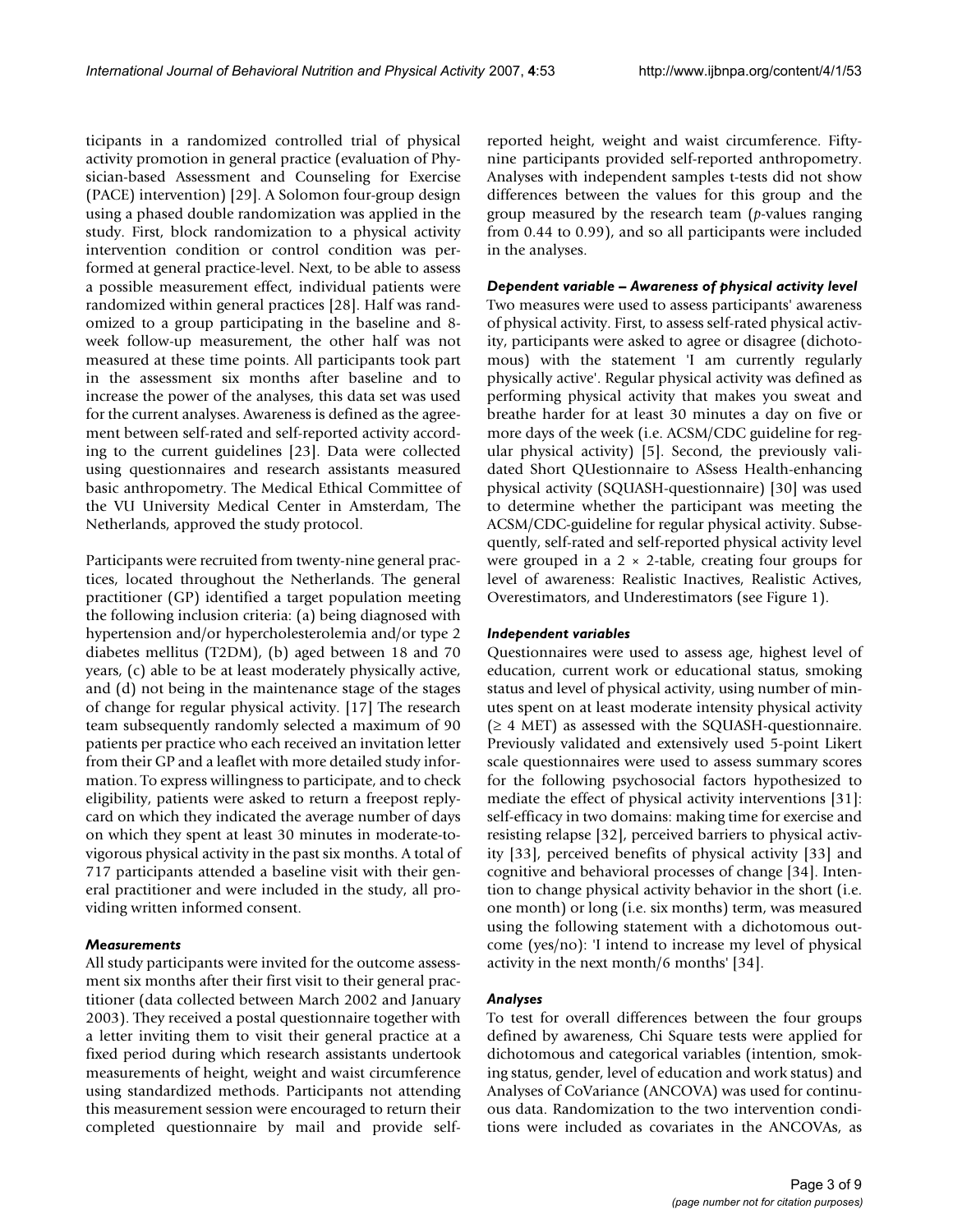|            |          |                          | Not meeting<br>recommendations             | Meeting<br>recommendations               |  |
|------------|----------|--------------------------|--------------------------------------------|------------------------------------------|--|
| Self-rated | activity | Insufficiently<br>active | Realistic Inactive (RI)<br>$N=124(19.6\%)$ | Underestimator (UE)<br>N=38 $(6.1\%)$    |  |
|            | physical | Sufficiently active      | Overestimator (OE)<br>$N=197(31.2\%)$      | Realistic Active (RA)<br>$N=273(43.2\%)$ |  |

# **Physical activity level assessed by questionnaire**

**Figure 1** Classification of participants into categories of awareness ( $N = 632$ ).

previous analyses had shown that the physical activity intervention had resulted in positive changes in most of the psychosocial factors [35] and that the measurement intervention (i.e. participation in the measurements) had resulted in positive changes in self efficacy for making time for exercise [28]. Furthermore, minutes of at least moderate intensity physical activity per week was also included as a covariate based on the hypothesis that it is associated with the outcome (level of awareness) and with several of the exposure measures (such as BMI and the psychosocial factors). Differences between the four groups were tested with Bonferoni post-hoc tests when applying the ANCOVA, manual comparisons using multiple Chi Square tests were used for other outcome measures. Data were analyzed in 2006 in SPSS version 12.0 for Windows, and significance level was set at a p-value less than 0.05.

# **Results**

# *Sample characteristics*

Six-month questionnaire data were available for 635 of the original 717 participants (88.6%), anthropometry data was collected on 562 (88.5% of 635) (more details on participant flow through recruitment and the study have been provided elsewhere) [28]. Three of the 635 participants were excluded because of incomplete physical activity data. No differences for age and gender were observed between those included in the analyses and those excluded. The average age of participants in the final sample was 56.3 years (SD: 9.1), 55.4% were male. Of the 632 participants, 43.2% correctly described themselves as active (RA), 31.2% overestimated their level of physical activity (OE), 19.6% correctly described themselves as inactive (RI) and only 6.1% underestimated their level of physical activity (UE) (see Table 1). Consequently, of the 321 people who were classified as inactive according to the self-reported data, 61.4% rated themselves as sufficiently active.

# *Characteristics of awareness groups*

There were no overall differences between the four awareness groups for gender, highest level of education and work status. The people in the Realistic Inactive group were more likely to be smokers than the Overestimators or the people in the Realistic Active group (all  $p < 0.05$ ) (see Table 1). The adjusted ANCOVA analyses showed an overall association between age and awareness (F-value = 5.806,  $df = 3$ ,  $p = 0.001$ ). Subsequent Bonferoni posthoc analyses showed that the Overestimators and Realistic Actives were older than the Underestimators, and the Overestimators were also older than the people in the Realistic Inactive group (all  $p < 0.05$ ). Levels of physical activity also differed between the groups (F-value = 99.772, df =  $3$ , p < 0.001), showing that people in both the Realistic Inactive and the Overestimator group were less active than the other two groups (both  $p < 0.001$ ), although they were not significantly different from each other. Overestimators had a lower weight, BMI and smaller waist circumference than the Realistic Inactives (all:  $p < 0.05$ ). The Realistic Actives also had a smaller waist circumference than Realistic Inactives ( $p < 0.01$ ). Adjustment for interventions and physical activity levels did not affect the observed associations.

# *Awareness and psychosocial factors*

Table 2 shows the adjusted means for the psychosocial factors by awareness groups. No overall differences between awareness groups were observed for scores on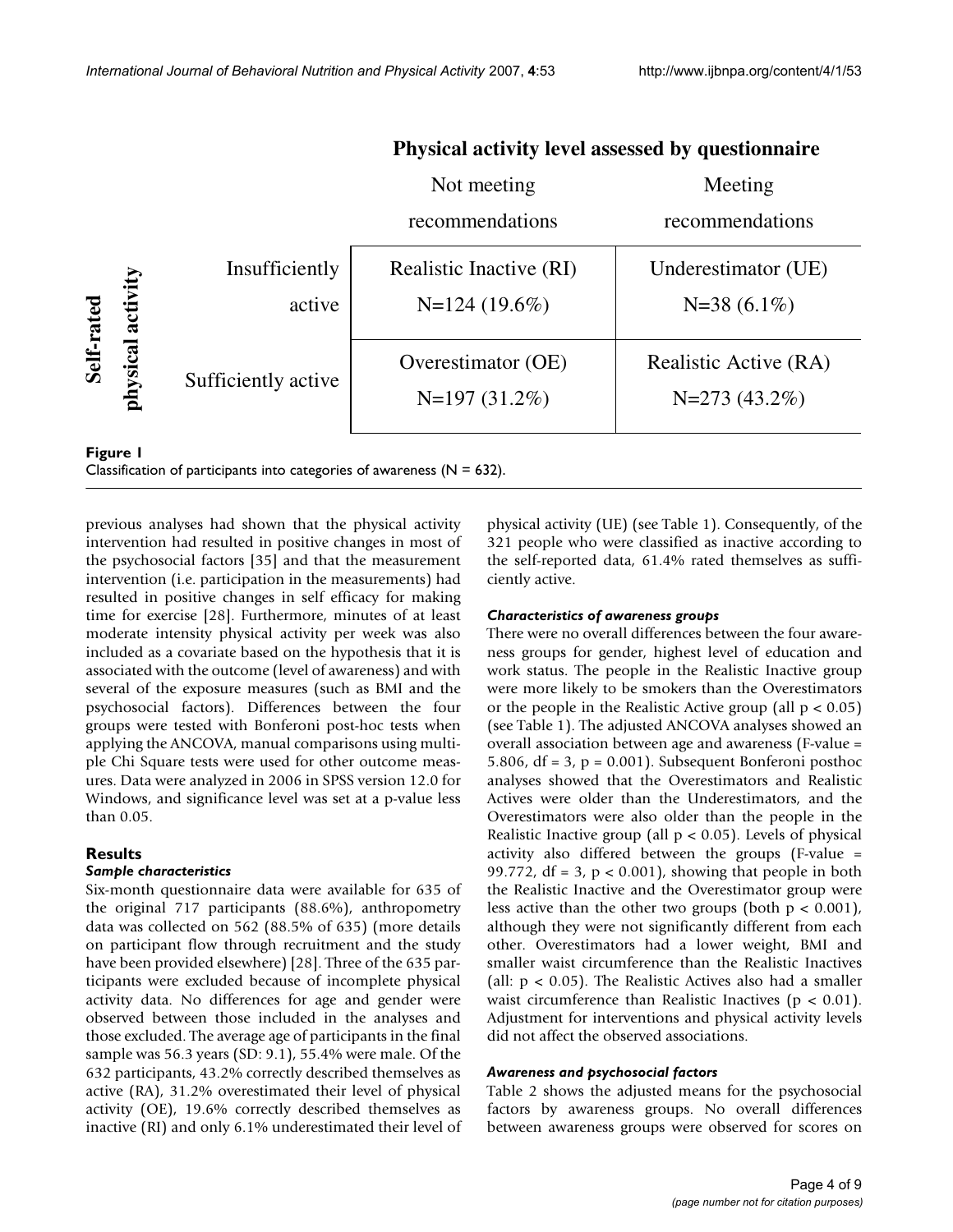|                                  | <b>Realistic</b><br>active (RA) | <b>Realistic</b><br>inactive (RI) | <b>Overestimators (OE)</b> | <b>Underestimators (UE)</b> | <b>Differences</b> <sup>a</sup>                      |
|----------------------------------|---------------------------------|-----------------------------------|----------------------------|-----------------------------|------------------------------------------------------|
| N                                | 273 (43.2%)                     | 124(19.6%)                        | 197 (31.2%)                | 38 (6.1%)                   |                                                      |
| Gender (%male) <sup>b</sup>      | 54.2                            | 57.3                              | 56.3                       | 52.6                        |                                                      |
| Age (mean, SD) <sup>c</sup>      | 56.3(9.7)                       | 55.1 (9.0)                        | 57.9(8.1)                  | 51.8(8.0)                   | RA>UE ( $p < 0.05$ )<br>OE>RI, UE (all: $p < 0.05$ ) |
| Level of education <sup>b</sup>  |                                 |                                   |                            |                             |                                                      |
| Lower                            | 38.8                            | 35.2                              | 29.1                       | 44.I                        |                                                      |
| Middle                           | 44.6                            | 39.3                              | 43.9                       | 38.2                        |                                                      |
| High                             | 16.5                            | 25.4                              | 27.0                       | 17.6                        |                                                      |
| Work/education statusb           |                                 |                                   |                            |                             |                                                      |
| No work                          | 50.8                            | 55.4                              | 52.4                       | 35.1                        |                                                      |
| Part time                        | 22.7                            | 17.4                              | 18.3                       | 29.7                        |                                                      |
| Full time                        | 26.5                            | 27.3                              | 29.3                       | 35.1                        |                                                      |
| Smokers (% current) <sup>b</sup> | 17.0                            | 31.1                              | 20.9                       | 21.6                        | RI>RA, OE (all: $p < 0.05$ )                         |
| MVPA (min/wk) <sup>c</sup>       |                                 |                                   |                            |                             |                                                      |
| mean (SD)                        | 836 (639)                       | 127 (179)                         | 228 (230)                  | 720 (499)                   | RI <ra, (all:="" <math="" ue="">p &lt; 0.001)</ra,>  |
| Median                           | 630                             | 60                                | 180                        | 645                         | OE <ra, (all:="" <math="" ue="">p &lt; 0.001)</ra,>  |
| Anthropometry measures           |                                 |                                   |                            |                             |                                                      |
| Waist $(cm)^c$                   | 97.4 (11.9)                     | 102.0(13.0)                       | 95.9 (13.2)                | 99.1 (12.2)                 | RI>OE, RA (all: $p < 0.01$ )                         |
| BMI ( $kg/m2$ ) <sup>c</sup>     | 29.0(4.6)                       | 30.0(5.1)                         | 27.9(4.4)                  | 28.9(3.9)                   | $R$ > OE ( $p$ < 0.01)                               |
| Weight (kg) <sup>c</sup>         | 85.1 (15.3)                     | 88.2 (16.5)                       | 82.5 (16.5)                | 86.6 (17.4)                 | $R$ I>OE ( $p = 0.02$ )                              |

**Table 1: Characteristics of participants categorized by their level of awareness (N = 632)**

Values are means and standard deviations (SD) for continuous variables and percentages within awareness groups for dichotomous and categorical variables. SD: standard deviation; MVPA (min/wk): minutes per week of moderate to vigorous physical activity; BMI: body mass index a: all statistically significant differences between groups are reported; -: no differences observed.;

b: tested with Chi-square;

c: tested with Analyses of CoVariance (ANCOVA) using Bonforoni posthoc analyses, adjusted for physical activity intervention, measurement intervention and total minutes of at least moderate intensity physical activity per week (except for outcome measure minutes of physical activity).

perceived benefits for physical activity, whereas statistically significant overall differences were observed for the other mediators of change (F-values ranging from 3.292 to 16.920, df = 3, p-values from 0.02 to <0.001). Post-hoc Bonferoni analyses showed that both the Realistic Inactive group and the Underestimators had higher scores for perceived barriers than the Realistic Active group and the Overestimators. Moreover, the people in the Realistic Inactive group had lower scores on both domains of self efficacy (*making time for physical activity* and *resisting relapse*) than the other awareness groups (all p-values <0.02). The Underestimators reported a higher use of the cognitive processes of change than the other groups, whereas the Realistic Inactives reported a higher use of the behavioral processes of change than the Overestimators. None of the associations were affected by adjustment for interventions or physical activity level.

A higher percentage of the Underestimators than the Overestimators and those in the Realistic Active group indicated that they intended to increase their physical activity within the next month and within the next 6 months. Long-term intention was also more positive for the people in the Realistic Inactive group.

# **Discussion**

# *Characteristics of awareness groups*

61.4% of the inactive population included in this study rated themselves as sufficiently active and hence overestimated their level of physical activity. A small proportion of the participants (6.1%) underestimated their level of physical activity and those were younger than the people accurately rating themselves as active and the overestimators. In contrast to previous research in the general population [25,24], in this high-risk group the overestimators were on average 1.8 years older and less likely to be current smokers than people who realistically rated themselves as inactive. In addition, they had a more favorable anthropometry profile as they had a lower weight, lower BMI and smaller waist circumference. These results suggest that in this high-risk population, overestimators were an older and apparently healthier population than the people who were aware of their inactive lifestyle. This group may have assumed that they were sufficiently active because of their more favorable health characteristics. It is common knowledge that physical inactivity is linked with weight gain and obesity, possibly leading people to conclude that not being overweight means that one is sufficiently active and that there is no need to increase activity [24]. It is interesting to see that this phenomenon is not only observed in a healthy population [23], but also in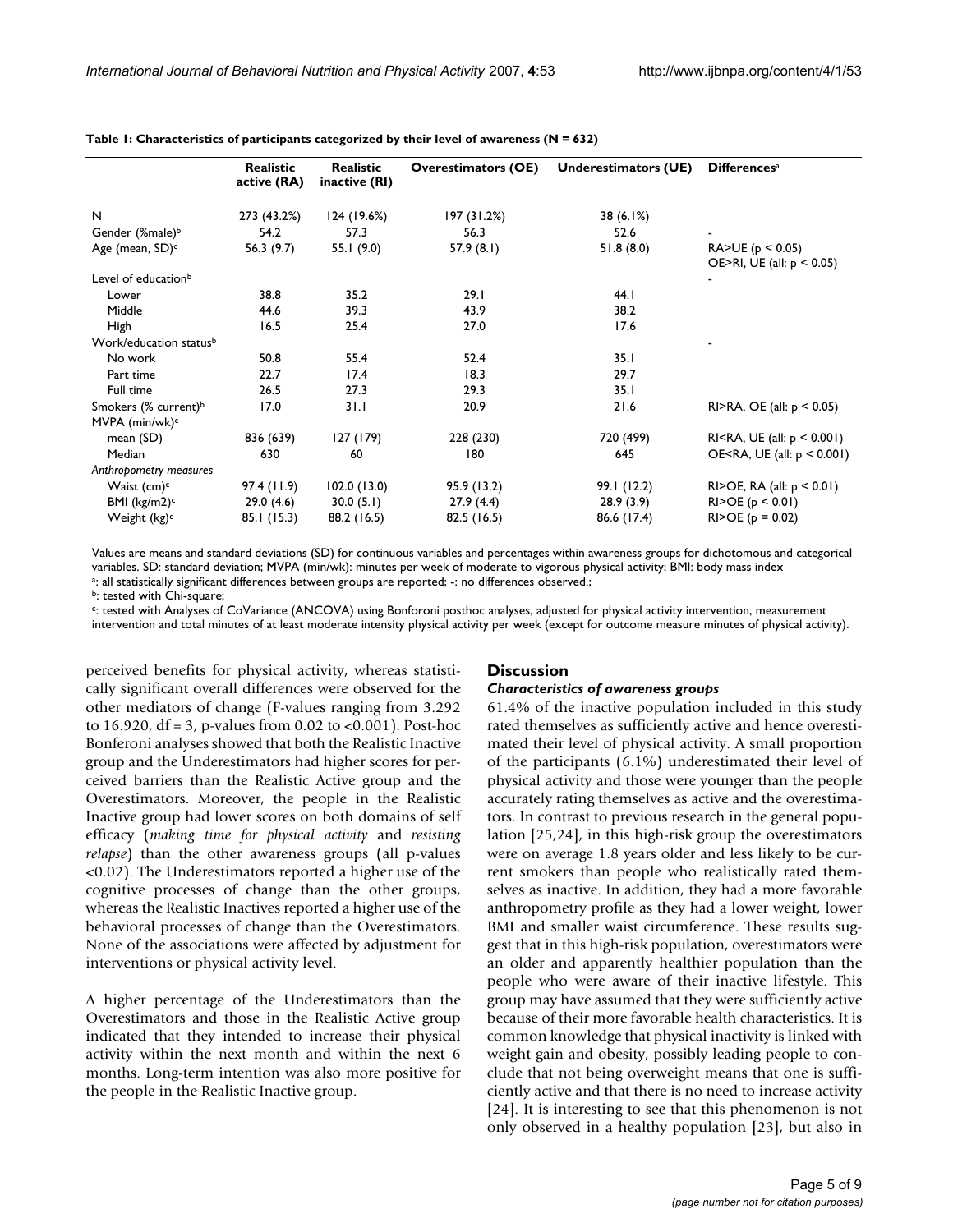|                                              | <b>Realistic active</b><br>(RA) | <b>Realistic inactive</b><br>(RI) | <b>Overestimators</b><br>(OE) | <b>Underestimators</b><br>(UE) | <b>Differences</b> <sup>a</sup>                                                                  |
|----------------------------------------------|---------------------------------|-----------------------------------|-------------------------------|--------------------------------|--------------------------------------------------------------------------------------------------|
| N                                            | 273 (43.2%)                     | 124 (19.6%)                       | 197(31.2%)                    | 38 (6.1%)                      |                                                                                                  |
| Benefitsb                                    | 2.56(0.60)                      | 2.49(0.62)                        | 2.56(0.62)                    | 2.66(0.55)                     |                                                                                                  |
| Barriersb                                    | 0.99(0.56)                      | 1.38(0.53)                        | 0.98(0.53)                    | 1.36(0.49)                     | RI>RA, OE (all: $p < 0.001$ ) UE>RA,<br>OE (all: $p < 0.01$ )                                    |
| Self efficacy <sup>b</sup>                   |                                 |                                   |                               |                                |                                                                                                  |
| making time for PA                           | 2.31(0.97)                      | 1.43(0.95)                        | 2.14(1.02)                    | 2.08(1.03)                     | RI <ra, (all:="" <math="" oe,="" ue="">p &lt; 0.01)</ra,>                                        |
| resisting relapse                            | 2.35(1.00)                      | 1.53(1.03)                        | 2.27(1.05)                    | 2.11(1.05)                     | RI <ra, (all:="" <math="" oe,="" ue="">p &lt; 0.02)</ra,>                                        |
| Processes of changeb                         |                                 |                                   |                               |                                |                                                                                                  |
| cognitive                                    | 1.28(0.68)                      | 1.22(0.61)                        | 1.29(0.61)                    | 1.61(0.67)                     | UE>RA, RI, OE (all: $p < 0.05$ )                                                                 |
| behavioral                                   | 1.31(0.65)                      | 1.13(0.57)                        | 1.26(0.61)                    | 1.47(0.64)                     | RI <oe (<math="">p &lt; 0.05)</oe>                                                               |
| Intention to increase PA <sup>c</sup> (%yes) |                                 |                                   |                               |                                |                                                                                                  |
| in next month                                | 17.2                            | 23.4                              | 15.7                          | 34.2                           | UE>OE, RA (all: $p < 0.05$ )                                                                     |
| in next 6 months                             | 24.2                            | 42.7                              | 27.4                          | 47.4                           | RA <ri, (all:="" 0.005)="" <="" oe<ri,<br="" p="" ue="">UE (all: <math>p &lt; 0.05</math>)</ri,> |

**Table 2: Adjusted means (standard error, SE), proportions and observed associations between awareness of physical activity (PA) level and physical activity-related psychosocial factors (N = 632)**

a: all statistically significant differences between groups are reported; -: no differences observed.;

b: tested with Analyses of CoVariance (ANCOVA) using Bonforoni posthoc analyses, adjusted for PA intervention, measurement intervention and total minutes of at least moderate intensity PA per week;

c: tested with Chi-square

this population who are at high risk of developing cardiovascular disease due to conditions commonly associated with an unfavorable lifestyle.

Two previously published papers on awareness of physical activity reported similar proportions of overestimators within the inactive group, with figures ranging from 48% [24] to 61% [23], although these were assessed in the general population. Physical activity overestimation is of relevance to the current focus on population-level physical activity promotion, as overestimators may form a target population that is either difficult to reach or neglected in physical activity promotion efforts. One might argue that because the overestimators appear to be more healthy than the accurately inactives, they would be a less appropriate target for interventions. However, the population included in this study was already at high risk and any increases in physical activity could improve their current and future health and wellbeing [36]. Furthermore, higher levels of physical activity have been shown to be independently associated with several health benefits [2], indicating that increases in physical activity independent of weight changes are beneficial for health. Moreover, comparisons with national level data showed that the study population was on average less active and had a higher weight than the general Dutch population [37].

# *Awareness and psychosocial factors*

Analyses of the scores on the mediators showed that the realistic inactive group and the underestimators differed in their level of self-efficacy and use of the cognitive processes of change. However, no differences were observed between the overestimators and the realistic actives, both scoring in the direction usually associated with higher levels of physical activity [38]. Scores for both groups were different from the realistic inactives. These results suggest that perception of one's activity level might be more strongly related to these psychosocial factors than one's actual activity level. This is in line with a previous study showing that the predictive value of the TPB model for fruit and vegetable intake was greater in the realistic population than in the unrealistic estimators [22]. Importantly, the results also showed that people who considered themselves inactive (the underestimators and the realistic inactives) were more likely to intend to increase their physical activity level than the ones who considered themselves sufficiently active (overestimators and realistic actives).

Theory-based intervention strategies commonly aim to achieve behavior change by facilitating change in various psychosocial factors, i.e. mediators. Moreover, minimal intervention strategies or web-based programs usually do this by relying on self-rated behavior and reported levels of the mediators [11,39]. The results of this study indicate that targeting change in these hypothesized mediators of change in order to change physical activity levels might be ineffective without first facilitating realistic perceptions of activity levels. Providing feedback on behavior might be one way of raising awareness. Previous studies including feedback have shown that it increased intention to reduce fat intake and awareness of and intention to change vegetable intake [40]. Although in a separate study no differences in intention to change physical activity were detected after provision of immediate feedback on health indicators and fitness [41], which can be considered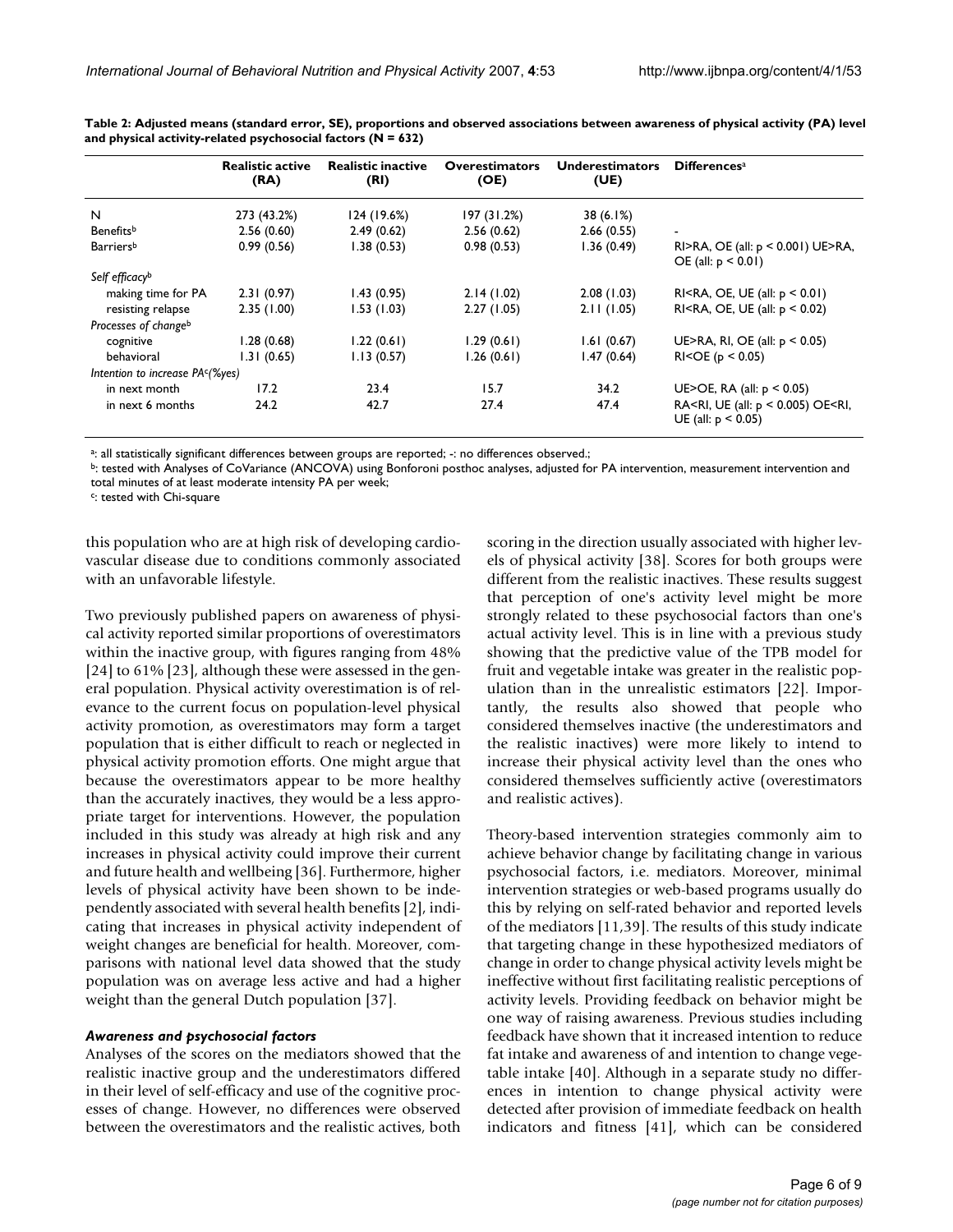proxy-indicators of physical activity. The effect of providing feedback on awareness of and actual physical activity has not been studied to date, but may be an important aspect of health promotion.

# *Comparing our behavior*

Overestimators appear to differ from the people who accurately estimate their own level of physical inactivity. The source of this optimistic bias is unknown, although a number of possibilities have been suggested: it can result from incorrect information or other cognitive errors, but it may also have a motivation origin as it serves the need to protect self-esteem or the desire to avoid feeling afraid [18]. Self-regulation theory suggests that we are continuously evaluating our own behavior against a standard and when a discrepancy is detected this would lead to an attempt to change the behavior so that it conforms more closely to the standard [42]. However, the chosen standard for comparison might not be the correct one. As the average population levels of activity are currently fairly low [6-8], people might not perceive themselves as insufficiently active because they see themselves as more active than average, creating positive optimism in their own perceptions. This is supported by a recent study showing that overestimators tend to use downward comparison (i.e. comparing to people who are doing worse then they are) whereas realistic inactives use upward comparison [24]. Furthermore, people base the decision to change their behavior on an evaluation of the time, effort and ability required to change (e.g. 'cost' or difficulty) [18]. Together with the difficulty of evaluating the adequacy of a complex behavior such as physical activity, this might result in people opting for the 'easy' option (positive optimism) as the other option (increasing physical activity) might be evaluated as too costly. This would imply that people may try to reduce the observed discrepancy by lowering the standard for comparison instead of changing their actual behavior [42]. That is to say intentionally comparing themselves with people who are less active, potentially for reasons of self-enhancement [24].

# *Study limitations*

Previous research has shown that completing a detailed questionnaire on physical activity may help participants to create an overview of their physical activities throughout the week and consequently raise physical activity awareness [28]. This potential bias was controlled for as self-rated physical activity data were collected before completion of the physical activity questionnaire. However, as the data used for these analyses were collected six months into a physical activity promotion study, this measurement effect might have affected the observed prevalence. In addition, participation in the physical activity trail might have influenced the observed prevalence as well, limiting generalizibility, although the direction of this bias is difficult to assess. Despite the interventions' potential effect on the prevalence estimates, it is unlikely that these have affected the associations observed in the current analyses, which are largely in accordance with previous observations in the general population [22,24,25].

In contrast to previous studies, inclusion in the present study was based on self-reported number of days spent in at least moderate intensity physical activity in the previous 6 months. This might have led to the exclusion of both overestimators and accurately actives. The size of this potential bias is difficult to assess, but is likely to have resulted in an underestimation of the prevalence of these groups compared with an unselected group. Although a validated physical activity questionnaire was used in all studies, self-reported physical activity is known to be weakly correlated with overall energy expenditure and prone to social desirability bias [43,44]. The use of an objective measure of physical activity might overcome this issue and will potentially provide a more accurate estimate of the prevalence of physical activity overestimation.

As expected, the realistic inactives and overestimators were on average much less active than the two other awareness groups. Although not statistically significant, overestimators reported more activity than accurate inactives with more than half of the overestimators reporting more than 150 minutes of activity per week (median: 180 mins/week). This raises the question what is considered to be sufficiently active: A) achieving a total of 150 minutes of activity per week or B) being active for at least 30 minutes per day spread out over at least 5 days of the week [5]. In this study, being sufficiently active was defined according to the second definition and this was explained to the participants before their self rating of activity. Using the alternative definition would result in a lower percentage of people being classified as inactive (27.8%). The number of overestimators within this inactive group however would only be somewhat lower than we have reported, 51%. These issues highlight that the overestimators operate in a grey area between 'very inactive' and 'very active', making it difficult for them to accurately evaluate their level of activity against an arbitrary target. The target behavior should therefore be clearly defined and explained to the population in public health messages.

# *Public health and research implications*

Misperceptions of one's own level of physical activity might act as a barrier to behavior change interventions as it may result in people not seeing the need to change and having a low intention to change. Moreover, individuals might be overlooked or neglected in health promotion efforts as these mainly target self-rated inactive populations. In addition, self-rated behavior is commonly used as the starting point on which the content of the subse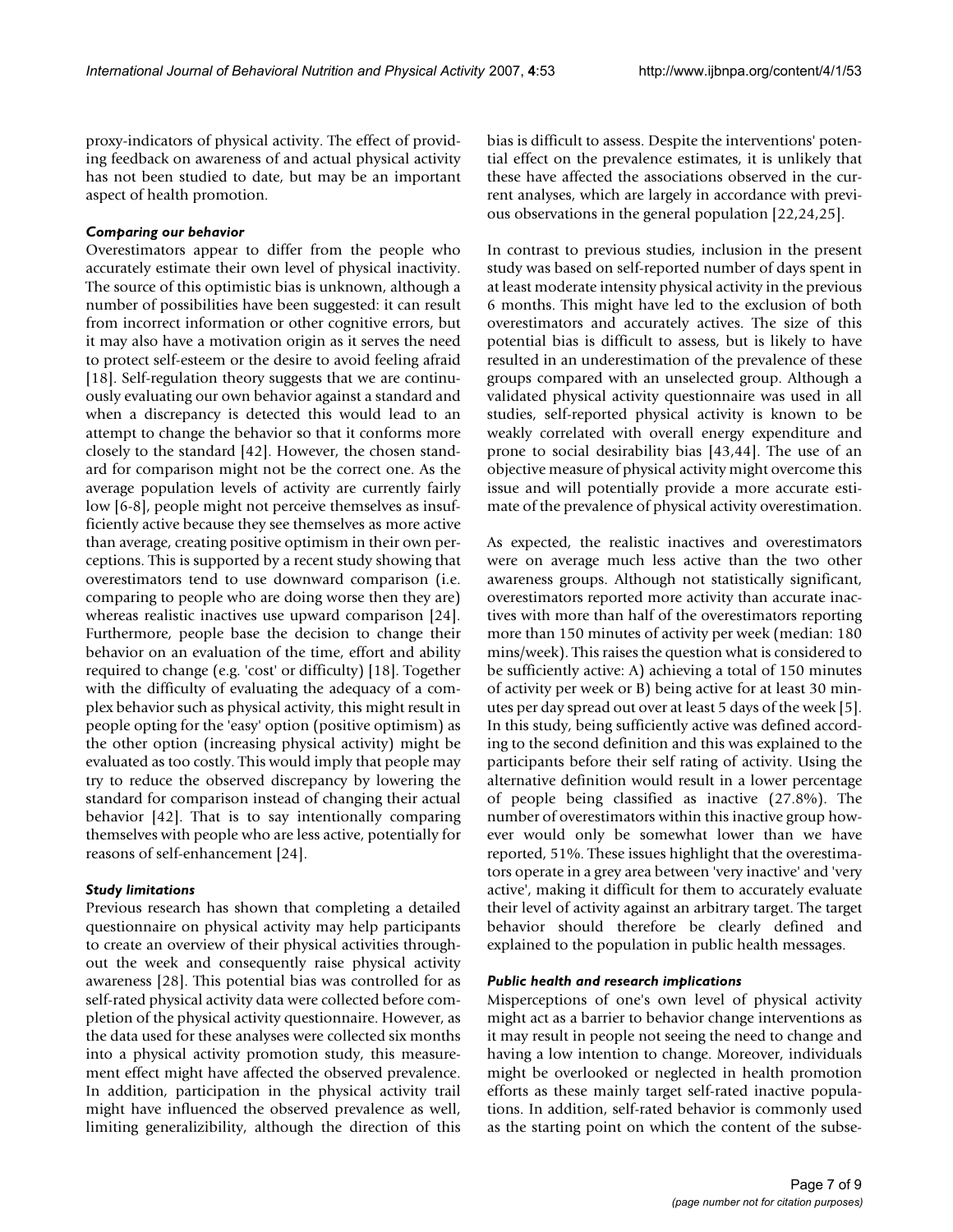quent intervention is based, as for example in individually tailored or stage-based interventions. Misclassification of stage of change might result in mismatched interventions which are unlikely to be effective [45,46] and this should be taken into account in developing future interventions. As research on physical activity awareness has been scarce to date, many questions remain. Future work should focus on the impact of awareness on the potential to change behavior and the effectiveness of interventions, on how to effectively influence awareness and on the effects of changing awareness on both the mediators of change and on actual behavior. One suggested way of raising awareness is to encourage people to wear an objective measure of physical activity with a feedback function, such as a pedometer, providing them with immediate feedback on their behavior. There is some evidence that pedometers alone can influence behavior [47]. However, future studies need to show whether this is an effective strategy to raise awareness, whether it can be sustained and whether it improves the effectiveness of physical activity promotion interventions.

# **Competing interests**

The author(s) declare that they have no competing interests.

# **Authors' contributions**

EvS participated in the design of the study, performed data collection and data analyses and drafted and revised the manuscript. MvP participated in the design of the study and contributed to interpretation of the data and revision of the manuscript. SG contributed to interpretation of the data and revision of the manuscript. All authors read and approved the final manuscript.

# **Acknowledgements**

We thank the Netherlands Heart Foundation (grant no: 98.189), the Health Research and Development Council of the Netherlands (grant no: 2200.0073), the Ministry of Health Welfare and Sport, and NOC\*NSF for their financial support of the study.

# **References**

- 1. Murray CJL, Lopez AD: **The global burden of disease.** In *Book The global burden of disease* City: Harvard School of Public Health; 1996.
- 2. Blair SN, Brodney S: **[Effects of physical inactivity and obesity on](http://www.ncbi.nlm.nih.gov/entrez/query.fcgi?cmd=Retrieve&db=PubMed&dopt=Abstract&list_uids=10593541) [morbidity and mortality: current evidence and research](http://www.ncbi.nlm.nih.gov/entrez/query.fcgi?cmd=Retrieve&db=PubMed&dopt=Abstract&list_uids=10593541) [issues.](http://www.ncbi.nlm.nih.gov/entrez/query.fcgi?cmd=Retrieve&db=PubMed&dopt=Abstract&list_uids=10593541)** *Med Sci Sports Exerc* 1999, **31:**S646-662.
- 3. Wareham NJ, Wong MY, Day NE: **[Glucose intolerance and phys](http://www.ncbi.nlm.nih.gov/entrez/query.fcgi?cmd=Retrieve&db=PubMed&dopt=Abstract&list_uids=10909950)[ical inactivity: the relative importance of low habitual energy](http://www.ncbi.nlm.nih.gov/entrez/query.fcgi?cmd=Retrieve&db=PubMed&dopt=Abstract&list_uids=10909950) [expenditure and cardiorespiratory fitness.](http://www.ncbi.nlm.nih.gov/entrez/query.fcgi?cmd=Retrieve&db=PubMed&dopt=Abstract&list_uids=10909950)** *Am J Epidemiol* 2000, **152:**132-139.
- 4. Wannamethee SG, Shaper AG: **[Physical activity in the preven](http://www.ncbi.nlm.nih.gov/entrez/query.fcgi?cmd=Retrieve&db=PubMed&dopt=Abstract&list_uids=11227978)[tion of cardiovascular disease: an epidemiological perspec](http://www.ncbi.nlm.nih.gov/entrez/query.fcgi?cmd=Retrieve&db=PubMed&dopt=Abstract&list_uids=11227978)[tive.](http://www.ncbi.nlm.nih.gov/entrez/query.fcgi?cmd=Retrieve&db=PubMed&dopt=Abstract&list_uids=11227978)** *Sports Med* 2001, **31:**101-114.
- Pate RR, Pratt M, Blair SN, Haskell WL, Macera CA, Bouchard C, Buchner D, Ettinger W, Heath GW, King AC, *et al.*: **[Physical activ](http://www.ncbi.nlm.nih.gov/entrez/query.fcgi?cmd=Retrieve&db=PubMed&dopt=Abstract&list_uids=7823386)ity and public health. A recommendation from the Centers [for Disease Control and Prevention and the American Col](http://www.ncbi.nlm.nih.gov/entrez/query.fcgi?cmd=Retrieve&db=PubMed&dopt=Abstract&list_uids=7823386)[lege of Sports Medicine.](http://www.ncbi.nlm.nih.gov/entrez/query.fcgi?cmd=Retrieve&db=PubMed&dopt=Abstract&list_uids=7823386)** *Jama* 1995, **273:**402-407.
- 6. Ooijendijk WTM, Hildebrandt VH, Stiggelbout M: **Trendrapport Bewegen en Gezondheid 2000/2001 [Dutch].** In *Book Trendrap-*

*port Bewegen en Gezondheid 2000/2001 [Dutch]* City: TNO Arbeid/ TNO PG; 2002.

- 7. Ham SA, Yore MM, Fulton JE, Kohl HWr: **Prevalence of no leisure-time physical activity – 35 states and the district of Columbia, 1988–2002.** *Morbidity and Mortality Weekly Report* 2004, **53:**82-86.
- 8. Health Do: **At least five a week: evidence on the impact of physical activity and its relationship to health.** In *Book At least five a week: evidence on the impact of physical activity and its relationship to health* City: Department of Health; 2004.
- 9. Ooijendijk WTM, Hildebrandt VH, Hopman-Rock M: **Physical activity measured 2002–2004 [Dutch].** In *Book Physical activity measured 2002–2004 [Dutch]* City: TNO Quality of Lie; 2006.
- 10. Wareham NJ, van Sluijs EM, Ekelund U: **[Physical activity and obes](http://www.ncbi.nlm.nih.gov/entrez/query.fcgi?cmd=Retrieve&db=PubMed&dopt=Abstract&list_uids=15960868)[ity prevention: a review of the current evidence.](http://www.ncbi.nlm.nih.gov/entrez/query.fcgi?cmd=Retrieve&db=PubMed&dopt=Abstract&list_uids=15960868)** *Proc Nutr Soc* 2005, **64:**229-247.
- 11. van Sluijs EM, van Poppel MN, van Mechelen W: **[Stage-based life](http://www.ncbi.nlm.nih.gov/entrez/query.fcgi?cmd=Retrieve&db=PubMed&dopt=Abstract&list_uids=15110061)[style interventions in primary care: are they effective?](http://www.ncbi.nlm.nih.gov/entrez/query.fcgi?cmd=Retrieve&db=PubMed&dopt=Abstract&list_uids=15110061)** *Am J Prev Med* 2004, **26:**330-343.
- 12. Hillsdon M, Foster C, Thorogood M: **[Interventions for promoting](http://www.ncbi.nlm.nih.gov/entrez/query.fcgi?cmd=Retrieve&db=PubMed&dopt=Abstract&list_uids=15674903) [physical activity.](http://www.ncbi.nlm.nih.gov/entrez/query.fcgi?cmd=Retrieve&db=PubMed&dopt=Abstract&list_uids=15674903)** *Cochrane Database Syst Rev* 2005:CD003180.
- 13. Eden KB, Orleans CT, Mulrow CD, Pender NJ, Teutsch SM: **[Does](http://www.ncbi.nlm.nih.gov/entrez/query.fcgi?cmd=Retrieve&db=PubMed&dopt=Abstract&list_uids=12160371) counseling by clinicians improve physical activity? A sum[mary of the evidence for the U.S. Preventive Services Task](http://www.ncbi.nlm.nih.gov/entrez/query.fcgi?cmd=Retrieve&db=PubMed&dopt=Abstract&list_uids=12160371) [Force.](http://www.ncbi.nlm.nih.gov/entrez/query.fcgi?cmd=Retrieve&db=PubMed&dopt=Abstract&list_uids=12160371)** *Ann Intern Med* 2002, **137:**208-215.
- 14. King AC, Marcus B, Ahn D, Dunn AL, Rejeski WJ, Sallis JF, Coday M: **Identifying subgroups that succeed or fail with three levels of [physical activity intervention: the Activity Counseling Trial.](http://www.ncbi.nlm.nih.gov/entrez/query.fcgi?cmd=Retrieve&db=PubMed&dopt=Abstract&list_uids=16719605)** *Health Psychol* 2006, **25:**336-347.
- 15. Azjen I, Fishbein M: *Understanding attitudes and predicting social behavior* Englewood Cliffs: Prentice-Hall; 1980.
- 16. Bandura A: *Social foundations of thought and action: a social cognitive theory* Englewood Cliffs: Prentice Hall; 1986.
- 17. Prochaska JO, DiClemente CC: **[Stages and processes of self](http://www.ncbi.nlm.nih.gov/entrez/query.fcgi?cmd=Retrieve&db=PubMed&dopt=Abstract&list_uids=6863699)[change of smoking: toward an integrative model of change.](http://www.ncbi.nlm.nih.gov/entrez/query.fcgi?cmd=Retrieve&db=PubMed&dopt=Abstract&list_uids=6863699)** *J Consult Clin Psychol* 1983, **51:**390-395.
- 18. Weinstein ND: **[The precaution adoption process.](http://www.ncbi.nlm.nih.gov/entrez/query.fcgi?cmd=Retrieve&db=PubMed&dopt=Abstract&list_uids=3049068)** *Health Psychol* 1988, **7:**355-386.
- 19. Bowen DJ, Fries E, Hopp HP: **[Effects of dietary fat feedback on](http://www.ncbi.nlm.nih.gov/entrez/query.fcgi?cmd=Retrieve&db=PubMed&dopt=Abstract&list_uids=7739032) [behavioral and psychological variables.](http://www.ncbi.nlm.nih.gov/entrez/query.fcgi?cmd=Retrieve&db=PubMed&dopt=Abstract&list_uids=7739032)** *J Behav Med* 1994, **17:**589-604.
- 20. Lechner L, Brug J, De Vries H: **Misconception of fruit and vegetable consumption: differences between objective and subjective estimation of intake.** *J Nutr Educ* 1997, **29:**313-320.
- 21. Brug J, van Assema P, Kok GJ, Lenderink T, Glanz K: **Self-rated dietary fata intake: association with objective assessment of fat, psychological factors, and intention to change.** *J Nutr Educ* 1994, **26:**218-223.
- 22. Bogers RP, Brug J, van Assema P, Dagnelie PC: **[Explaining fruit and](http://www.ncbi.nlm.nih.gov/entrez/query.fcgi?cmd=Retrieve&db=PubMed&dopt=Abstract&list_uids=15010180) [vegetable consumption: the theory of planned behaviour and](http://www.ncbi.nlm.nih.gov/entrez/query.fcgi?cmd=Retrieve&db=PubMed&dopt=Abstract&list_uids=15010180) [misconception of personal intake levels.](http://www.ncbi.nlm.nih.gov/entrez/query.fcgi?cmd=Retrieve&db=PubMed&dopt=Abstract&list_uids=15010180)** *Appetite* 2004, **42:**157-166.
- 23. Ronda G, Van Assema P, Brug J: **[Stages of change, psychological](http://www.ncbi.nlm.nih.gov/entrez/query.fcgi?cmd=Retrieve&db=PubMed&dopt=Abstract&list_uids=11733449) [factors and awareness of physical activity levels in The Neth](http://www.ncbi.nlm.nih.gov/entrez/query.fcgi?cmd=Retrieve&db=PubMed&dopt=Abstract&list_uids=11733449)[erlands.](http://www.ncbi.nlm.nih.gov/entrez/query.fcgi?cmd=Retrieve&db=PubMed&dopt=Abstract&list_uids=11733449)** *Health Promot Int* 2001, **16:**305-314.
- 24. Lechner L, Bolman C, Van Dijke M: **[Factors related to mispercep](http://www.ncbi.nlm.nih.gov/entrez/query.fcgi?cmd=Retrieve&db=PubMed&dopt=Abstract&list_uids=16641132)[tion of physical activity in The Netherlands and implications](http://www.ncbi.nlm.nih.gov/entrez/query.fcgi?cmd=Retrieve&db=PubMed&dopt=Abstract&list_uids=16641132) [for health promotion programmes.](http://www.ncbi.nlm.nih.gov/entrez/query.fcgi?cmd=Retrieve&db=PubMed&dopt=Abstract&list_uids=16641132)** *Health Promot Int* 2006, **21:**104-112.
- 25. De Ridder C, Lechner L: **Overschatting van het eigen bewegingsgedrag: gevolgen voor determinanten en stages of change.** *TSG* 2004, **5:**290-298.
- 26. Winterbottom A, Harcourt D: **[Patients' experience of the diag](http://www.ncbi.nlm.nih.gov/entrez/query.fcgi?cmd=Retrieve&db=PubMed&dopt=Abstract&list_uids=15488036)[nosis and treatment of skin cancer.](http://www.ncbi.nlm.nih.gov/entrez/query.fcgi?cmd=Retrieve&db=PubMed&dopt=Abstract&list_uids=15488036)** *J Adv Nurs* 2004, **48:**226-233.
- 27. van Sluijs EM, van Poppel MN, Stalman WA, van Mechelen W: **[Feasi](http://www.ncbi.nlm.nih.gov/entrez/query.fcgi?cmd=Retrieve&db=PubMed&dopt=Abstract&list_uids=15249533)[bility and acceptability of a physical activity promotion pro](http://www.ncbi.nlm.nih.gov/entrez/query.fcgi?cmd=Retrieve&db=PubMed&dopt=Abstract&list_uids=15249533)[gramme in general practice.](http://www.ncbi.nlm.nih.gov/entrez/query.fcgi?cmd=Retrieve&db=PubMed&dopt=Abstract&list_uids=15249533)** *Fam Pract* 2004, **21:**429-436.
- 28. van Sluijs EM, van Poppel MN, Twisk JW, van Mechelen W: **[Physical](http://www.ncbi.nlm.nih.gov/entrez/query.fcgi?cmd=Retrieve&db=PubMed&dopt=Abstract&list_uids=16549263) [activity measurements affected participants' behavior in a](http://www.ncbi.nlm.nih.gov/entrez/query.fcgi?cmd=Retrieve&db=PubMed&dopt=Abstract&list_uids=16549263) [randomized controlled trial.](http://www.ncbi.nlm.nih.gov/entrez/query.fcgi?cmd=Retrieve&db=PubMed&dopt=Abstract&list_uids=16549263)** *J Clin Epidemiol* 2006, **59:**404-411.
- 29. van Sluijs EM, van Poppel MN, Twisk JW, Chin APMJ, Calfas KJ, van Mechelen W: **[Effect of a tailored physical activity intervention](http://www.ncbi.nlm.nih.gov/entrez/query.fcgi?cmd=Retrieve&db=PubMed&dopt=Abstract&list_uids=16186461) [delivered in general practice settings: results of a rand](http://www.ncbi.nlm.nih.gov/entrez/query.fcgi?cmd=Retrieve&db=PubMed&dopt=Abstract&list_uids=16186461)[omized controlled trial.](http://www.ncbi.nlm.nih.gov/entrez/query.fcgi?cmd=Retrieve&db=PubMed&dopt=Abstract&list_uids=16186461)** *Am J Public Health* 2005, **95:**1825-1831.
- 30. Wendel-Vos GC, Schuit AJ, Saris WH, Kromhout D: **[Reproducibil](http://www.ncbi.nlm.nih.gov/entrez/query.fcgi?cmd=Retrieve&db=PubMed&dopt=Abstract&list_uids=14680666)[ity and relative validity of the short questionnaire to assess](http://www.ncbi.nlm.nih.gov/entrez/query.fcgi?cmd=Retrieve&db=PubMed&dopt=Abstract&list_uids=14680666)**